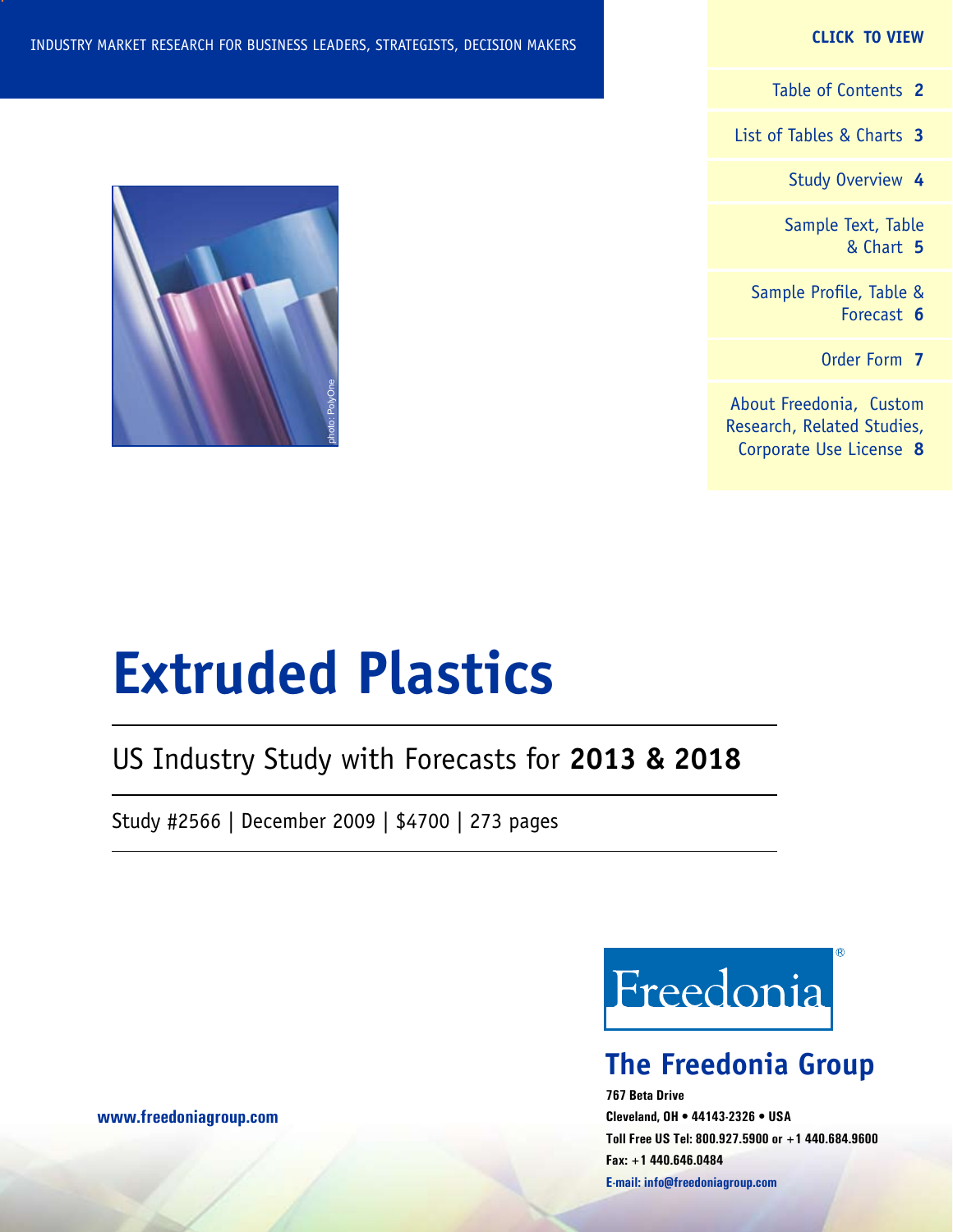US Industry Study with Forecasts for *2013 & 2018*

# <span id="page-1-0"></span>**Table of Contents**

### Executive Summary

### Market EnvironmenT

| Macroeconomic Outlook 4             |  |
|-------------------------------------|--|
|                                     |  |
| Consumer Income & Spending 12       |  |
| Manufacturing Outlook 14            |  |
| Plastic Resin Overview  17          |  |
|                                     |  |
| Extrusion Machinery & Technology 22 |  |
| Plastic Processing Methods 24       |  |
| Injection Molding  26               |  |
|                                     |  |
|                                     |  |
|                                     |  |
| Regulatory Considerations  31       |  |
|                                     |  |
| International Activity  34          |  |

### RESINS

| Polyvinyl Chloride  39       |  |
|------------------------------|--|
|                              |  |
|                              |  |
|                              |  |
| Windows & Doors  46          |  |
| Molding & Trim 47            |  |
| Fencing, Decking & Other 48  |  |
|                              |  |
|                              |  |
| Low Density Polyethylene 55  |  |
|                              |  |
|                              |  |
| High Density Polyethylene 62 |  |
|                              |  |
|                              |  |
|                              |  |
|                              |  |
|                              |  |
|                              |  |
|                              |  |
|                              |  |
|                              |  |
|                              |  |
|                              |  |
|                              |  |

### **MARKETS**

| Packaging Overview 95    |     |
|--------------------------|-----|
|                          |     |
|                          |     |
|                          |     |
|                          |     |
|                          |     |
| Secondary 105            |     |
| Producers  105           |     |
| Other Packaging  109     |     |
|                          |     |
|                          |     |
|                          |     |
| Construction Outlook 114 |     |
|                          |     |
|                          |     |
|                          |     |
|                          | 120 |
| Applications             | 121 |
| Producers                | 125 |
|                          | 127 |
| Characteristics          | 129 |
| Markets & End Uses 131   |     |
| Producers  133           |     |
|                          |     |
| Windows & Doors 135      |     |
| Molding & Trim 138       |     |
| Wire & Cable  140        |     |
| Fencing & Decking  141   |     |
| Fencing 141              |     |
| Decking 143              |     |
|                          |     |
| Insulation 147           |     |
|                          |     |
| Consumer Goods  149      |     |
|                          |     |
|                          |     |

| Motor Vehicles 158          |  |
|-----------------------------|--|
|                             |  |
| Electrical & Electronic 160 |  |
|                             |  |
|                             |  |

Freedonia

### INDUSTRY STRUCTURE

| Mergers & Acquisitions 172   |  |
|------------------------------|--|
| Marketing Strategies 177     |  |
| Channels of Distribution 178 |  |
| Research & Development 180   |  |
| Competitive Strategies 181   |  |
| Cooperative Agreements 183   |  |

### Company Profiles

| Advanced Drainage Systems 187 |
|-------------------------------|
|                               |
| Alcoa Incorporated 191        |
| Andersen Corporation  192     |
|                               |
| Associated Materials 196      |
| Atrium Companies 198          |
| Bemis Company  201            |
|                               |
| Charlotte Pipe & Foundry  208 |
| Chevron Phillips Chemical 209 |
| CPG International 210         |
|                               |
|                               |
|                               |
| DuPont (EI) de Nemours 218    |
| Exterior Profiles  222        |
|                               |
| Formosa Plastics  225         |
|                               |
| Fortune Brands  229           |
| General Electric  230         |
|                               |
|                               |
|                               |
| J-M Manufacturing  238        |

(continued on following page)

# **Page 2 [Order now, click here!](#page-6-0)**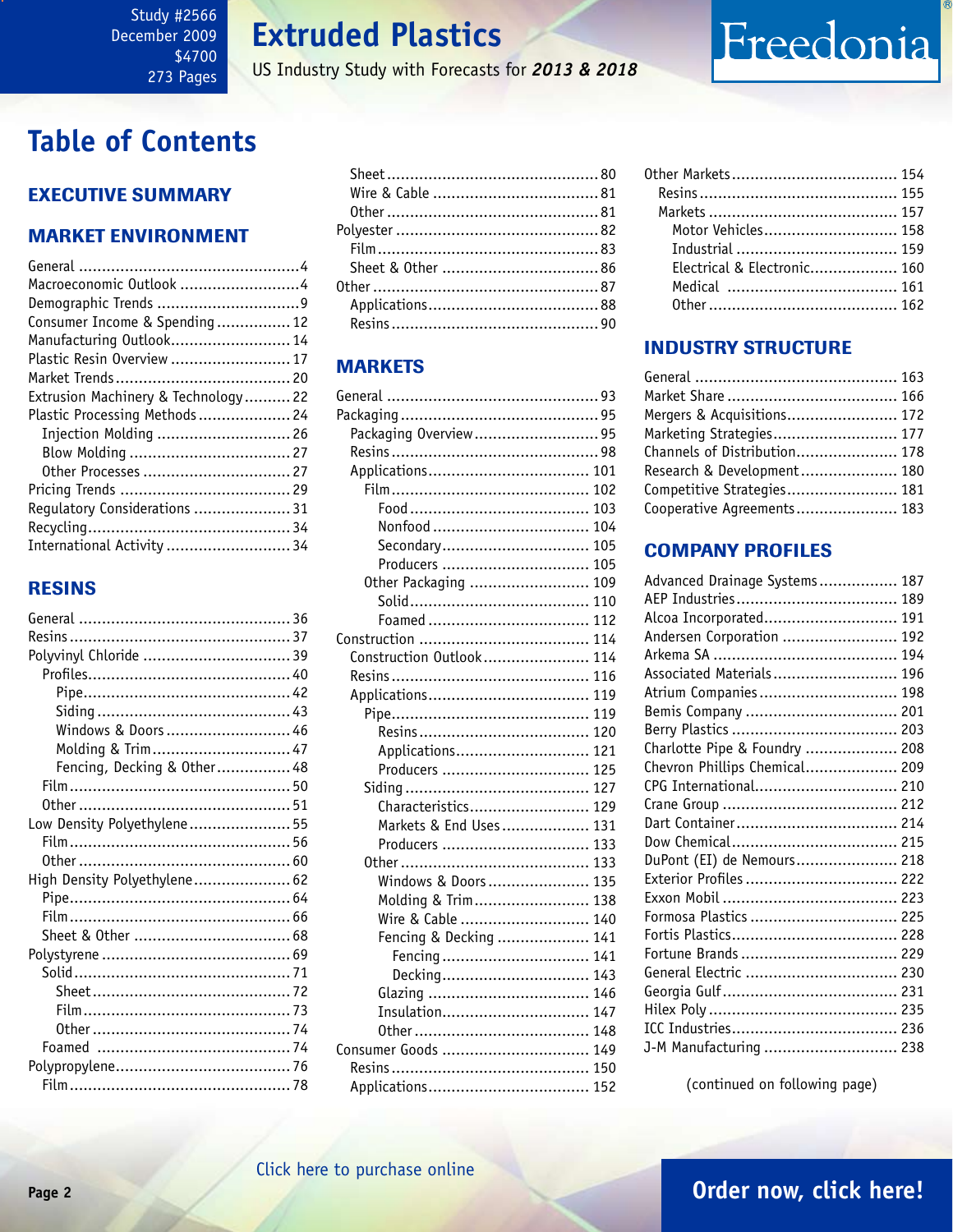<span id="page-2-0"></span>Study #2566 December 2009 \$4700 273 Pages

# **Extruded Plastics**

US Industry Study with Forecasts for *2013 & 2018*

# **Table of Contents**

### Company Profiles

(continued from previous page)

| Jeld-Wen Incorporated 240   |  |
|-----------------------------|--|
| Johnson (SC) & Son 241      |  |
| Lane Enterprises  242       |  |
|                             |  |
| Pactiv Corporation 244      |  |
| Ply Gem Holdings 246        |  |
| Printpack Incorporated  248 |  |
|                             |  |
| Reynolds Packaging 251      |  |
| Rio Tinto Group  253        |  |
|                             |  |
|                             |  |
| Saudi Basic Industries  259 |  |
|                             |  |
| Serious Materials 262       |  |
|                             |  |
| Spartech Corporation  268   |  |
| Survivor Windows II  271    |  |
| Westlake Chemical 272       |  |
|                             |  |

# **List of Tables/Charts**

### Executive Summary

|  | 1 Summary Table 3 |
|--|-------------------|
|  |                   |

#### Market EnvironmenT

| 1 Macroeconomic Indicators9               |
|-------------------------------------------|
| 2 Population & Households  12             |
| 3 Personal Consumption Expenditures14     |
| 4 Manufacturers' Shipments 17             |
| 5 Plastic Resin Supply & Demand  19       |
| Cht Plastic Resin Demand by Type, 2008.20 |
| 6 Extruded Plastics Market,               |
|                                           |
| Cht Extruded Plastics Market,             |
|                                           |
| 7 Thermoplastic Resin Demand              |
| by Process  25                            |
| Cht Thermoplastic Resin Demand            |
| by Process, 2008 26                       |
| 8 Extruded Resin Pricing31                |

### RESINS

| 1               | <b>Extruded Plastics Demand</b>                           |
|-----------------|-----------------------------------------------------------|
| Cht             | in Pounds & Dollars 37<br><b>Extruded Plastics Demand</b> |
|                 | by Resin, 2008  39                                        |
| 2               | Extruded Plastics Demand by Resin  38                     |
| 3               | Extruded PVC Demand by Application 40                     |
| 4               | Extruded PVC Demand in Profiles  41                       |
| Cht             | <b>Extruded PVC Demand</b>                                |
|                 | in Profiles, 2008  42                                     |
| 5               | Extruded PVC Film Demand  51                              |
| 6.              | <b>Extruded PVC Demand</b>                                |
|                 | in Other Products 54                                      |
| 7               | Extruded LDPE Demand by Type                              |
|                 | & Application 56                                          |
| 8               | Extruded LDPE Demand in Film 59                           |
| Cht             | <b>Extruded LDPE Demand</b>                               |
|                 | in Film, 2008  60                                         |
| 9               | <b>Extruded LDPE Demand</b>                               |
|                 | in Other Products 61                                      |
| Cht             | <b>Extruded LDPE Demand</b>                               |
|                 | in Other Products, 2008 62                                |
| 10              | <b>Extruded HDPE Demand</b>                               |
|                 |                                                           |
| Cht             | <b>Extruded HDPE Demand</b>                               |
|                 | by Application, 2008 64                                   |
| 11              | Extruded Polystyrene                                      |
|                 | Demand by Type 71                                         |
| 12              | Extruded Solid Polystyrene                                |
|                 | Demand by Application  72                                 |
| 13              | Extruded Foamed Polystyrene                               |
|                 | Demand by Application  76                                 |
|                 | 14 Extruded Polypropylene                                 |
|                 | Demand by Application  77                                 |
| Cht             | Extruded Polypropylene Demand                             |
|                 | by Application, 2008 78                                   |
| 15 <sup>1</sup> | Extruded Polyester Demand                                 |
|                 | by Application 83                                         |
| 16              | <b>Other Extruded Plastics</b>                            |
|                 | Demand by Application  88                                 |
|                 |                                                           |

### **MARKETS**

| 1 Extruded Plastics Demand by Market. 94 |  |
|------------------------------------------|--|
| Cht Extruded Plastics Demand             |  |
| by Market, 2008 94                       |  |
| 2 Packaging Overview 98                  |  |
| 3 Packaging Market for Extruded          |  |

Plastics by Resin....................... 100

|    | Cht Packaging Market for Extruded       |
|----|-----------------------------------------|
|    | Plastics by Resin, 2008 101             |
|    | 4 Packaging Market for Extruded         |
|    | Plastics by Application  102            |
| 5  | Packaging Film Market                   |
|    | for Extruded Plastics  103              |
|    | 6 Other Packaging Markets               |
|    | for Extruded Plastics 109               |
|    | 7 Construction Expenditures 116         |
|    | 8 Construction Market for Extruded      |
|    | Plastics by Resin 118                   |
|    | 9 Construction Market for Extruded      |
|    | Plastics by Application  119            |
|    | Cht Construction Market for Extruded    |
|    | Plastics by Resin, 2008 118             |
| 10 | Pipe Market for Extruded                |
|    | Plastics by Resin 121                   |
|    | 11 Pipe Market for Extruded             |
|    | Plastics by Application  124            |
|    | Cht Pipe Market for Extruded Plastics   |
|    | by Application, 2008 125                |
|    | 12 Siding Market for Extruded           |
|    | Plastics by Market & End Use  129       |
|    | 13 Other Construction Markets           |
|    | for Extruded Plastics 134               |
|    | Cht Other Construction Markets          |
|    | for Extruded Plastics, 2008  135        |
|    | 14 Consumer Goods Market for            |
|    | Extruded Plastics by Resin  151         |
|    | Cht Consumer Goods Market for Extruded  |
|    | Plastics by Resin, 2008 151             |
|    | 15 Consumer Goods Market for            |
|    | Extruded Plastics by Application 154    |
|    | 16 Other Markets for Extruded           |
|    | Plastics by Resin 156                   |
|    | Cht Other Markets for Extruded Plastics |
|    | by Resin, 2008  156                     |
|    | 17 Other Markets for Extruded           |
|    | Plastics by Application  157            |
|    | Cht Other Markets for Extruded Plastics |

Freedonia

#### by Application, 2008................. 158

#### INDUSTRY STRUCTURE

| 1 US Extruded Plastics Sales               |  |
|--------------------------------------------|--|
| by Company, 2008 164                       |  |
| Cht US Extruded Plastics Market Share      |  |
| by Company, 2008 167                       |  |
| 2 Selected Acquisitions & Divestitures 175 |  |
| 3 Selected Cooperative Agreements  185     |  |
|                                            |  |

# **Page 3 [Order now, click here!](#page-6-0)**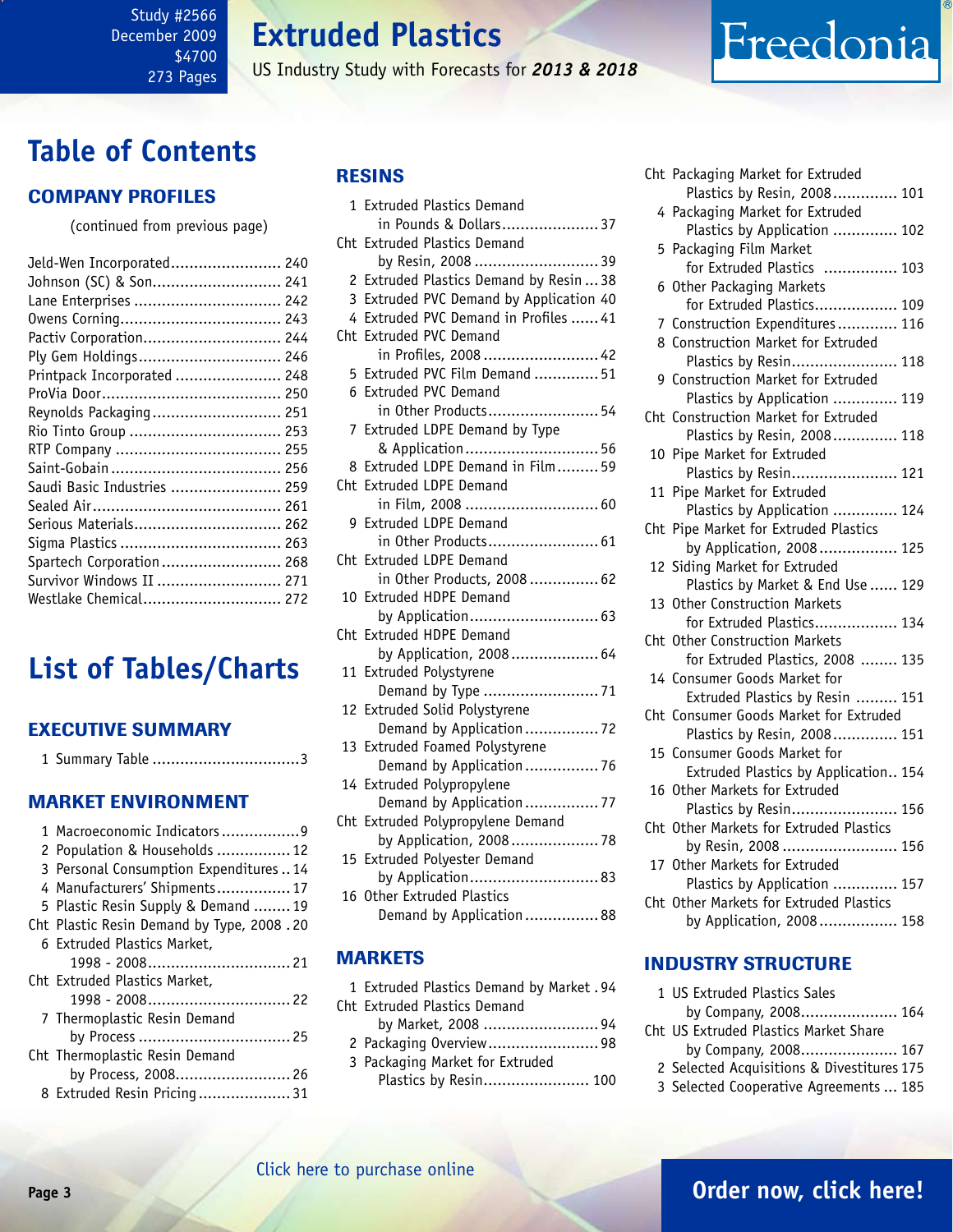<span id="page-3-0"></span>Study #2566 December 2009 \$4700 273 Pages

### US Industry Study with Forecasts for *2013 & 2018*

*The key factor in extruded plastics' rebound from the declines of 2007/2008 will be a turnaround in the housing market, a major outlet for extruded plastic products such as siding and pipe.* 

# **US demand to expand 2.6% yearly through 2013**

Demand for extruded plastics in the US is forecast to expand 2.6 percent yearly to nearly 34 billion pounds in 2013, valued at more than \$23 billion (resin content only). Resins will account for 40 percent of the final product cost of \$59.2 billion. The key factor as extruded plastics rebound from the demand declines of 2007 and 2008 will be a turnaround in the housing market, a major outlet for extruded plastic products such as siding and pipe. Additional growth stimulants will include extrusion's processing ease, cost efficiency and high throughput. Resin and machinery improvements will also expand applications by enhancing product performance, quality and throughput.

## **Key construction market to grow the fastest**

The construction market will rise 3.4 percent per annum to 13.5 billion pounds in 2013. A resurgent residential building construction segment will portend good growth for products such as siding, pipe, windows and doors, molding and trim, and fencing and decking. Demand for extruded plastic packaging will increase 2.4 percent yearly to 13.3 billion pounds in 2013, fostered by growth in disposable packaging products such as cups, bowls and clamshells. Other extruded plastics markets include motor vehicles and industrial, electrical and electronics, and medical uses. Best growth is expected



for motor vehicles as production levels rebound from the declines experienced between 2003 and 2008.

# **Extruded PVC, PP among best growth opportunities**

Demand for extruded polyvinyl chloride (PVC) is expected to rise 3.0 percent annually to 10.4 billion pounds in 2013. Good opportunities for PVC are anticipated in high volume construction uses such as siding and pipe. Slower advances for extruded low density polyethylene (LDPE) will reflect saturated film and sheet applications in the packaging arena. The fastest growth in demand is expected for polypropylene (PP), mainly for extruded sheet used in the manufac-

ture of disposable trays, cups, bowls and other packaging.

Freedonia

Demand for extruded high density polyethylene is projected to grow 2.5 percent per year to 5.6 billion pounds in 2013, driven by rapid growth in the potable water and corrugated drain and sewer pipe market. Slower growth is expected for foamed polystyrene due to competition from polyolefin resins in film and other uses. Nevertheless, polystyrene will remain a major player in disposable packaging applications such as foamed cups, plates and other containers due to its light weight and low cost. The fastest foamed polystyrene growth is anticipated in building and other insulation applications.

Copyright 2009 The Freedonia Group, Inc.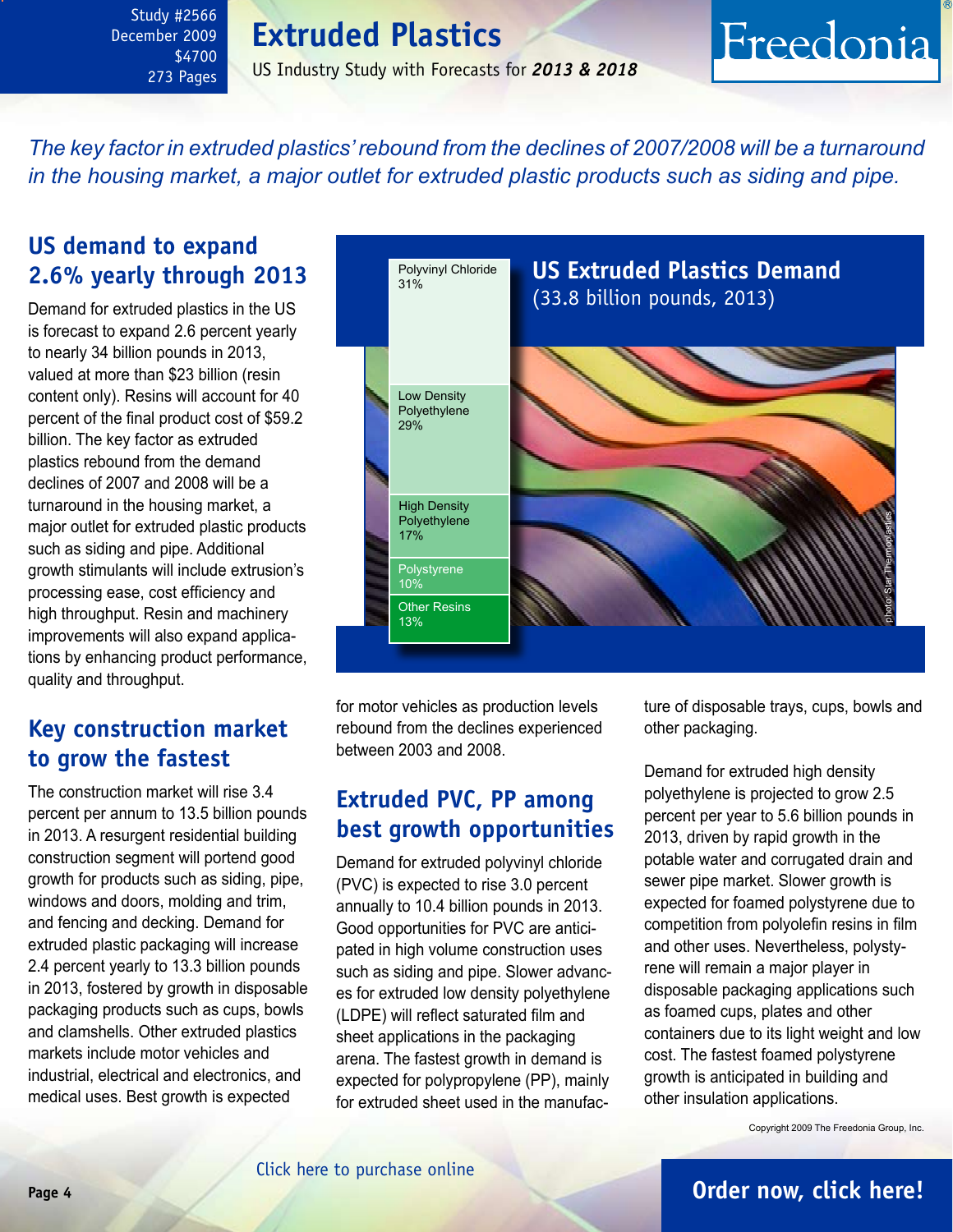US Industry Study with Forecasts for *2013 & 2018*

# **Sample Text, Table & Chart**

<span id="page-4-0"></span>Study #2566 December 2009

> \$4700 273 Pages

### **TABLE IV-3 PACKAGING MARKET FOR EXTRUDED PLASTICS BY RESIN (million pounds)**

Freedonia

#### **markets**

**Solid:** Demand for extruded plastics in other solid pack

and strength that  $e_{\lambda}$ 



manufacturing costs than glass. Technological innovations relations heat resistance, barrier properties, coextrusion, blending and ing will also serve to bolster demand.

Extruded solid plastic packaging advances will also be  $\frac{1}{2}$ by the increased presence of smaller snack and other food and nonfood containers. Increases in extruded tub, cup and bowl demand will be largely due to such factors as the growing popularity of single-serving packages of fruit, pudding, soups and snack items, as well as increasing consumption of dairy products (such as yogurt and cottage cheese) traditionally packaged in plastic cups and tubs. Additionally, newer applications for plastic tubs, cups and bowls are emerging, such as ready-to-eat pasta meals, candy, cereal, precut fruit and baby food. Extruded food tray demand will be bolstered by increased use of dual-ovenable trays and trays intended for case-ready meats.

Plastic squeeze tubes, which may be extruded, have inherent performance characteristics like shape retention, easy portab flexibility and relatively small size. Squeeze tubes have captured materials. share from plastic bottles in a number of applications becaus dispensing and handling, and lower material usage -- attributes made squeeze tubes more convenient for consumers and less for manufacturers of products such as cosmetics and toiletrie

| 110 | Copyright 2009 |  |
|-----|----------------|--|
|     |                |  |





# [Click here to purchase online](http://www.freedoniagroup.com/DocumentDetails.aspx?Referrerid=FM-Bro&StudyID=2566)

## **Page 5 [Order now, click here!](#page-6-0)**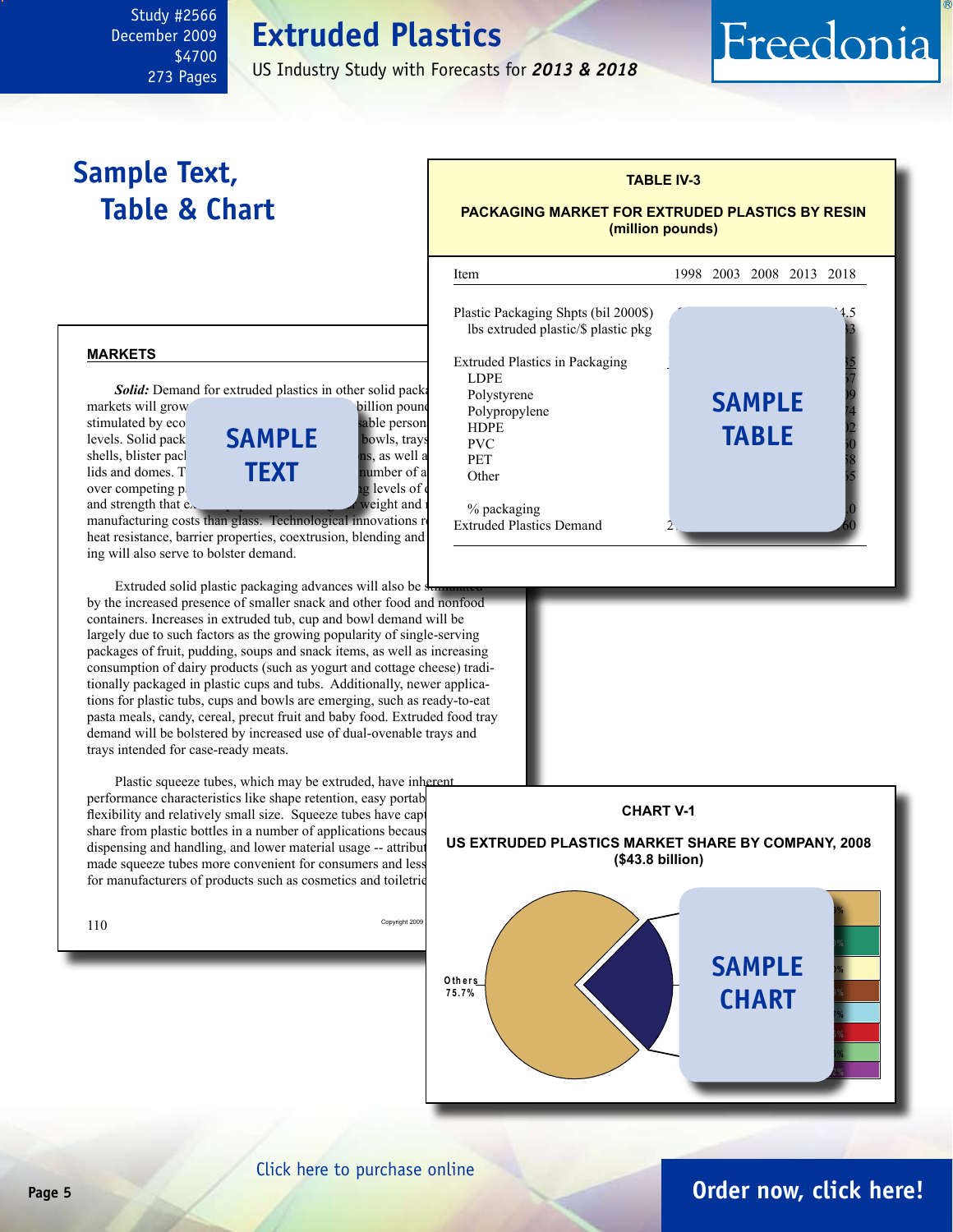US Industry Study with Forecasts for *2013 & 2018*

# **Sample Profile, Table & Forecast**

<span id="page-5-0"></span>Study #2566 December 2009

> \$4700 273 Pages

### **TABLE III-8 EXTRUDED LDPE DEMAND IN FILM (million pounds)** l Item 1998 2003 2008 2013 2018 Plastic Packaging Shpts (bil 2000\$). lbs LDPE film/ $$$  plastic pkg Extruded LDPE Film Demand Food Packaging **5AMPLE** 20 Nonfood Packaging Secondary Packaging Nonpackaging % film  $\sim$  85.8  $\mu$ Extruded LDPE Demand **table**

#### **COMPANY PROFILES**

**Serious Materials Incorporated** 1250 Elko Drive Sunnyvale, CA 94089 408-541-8000 http://www.seriousmaterials.com



The Company participates in the US extruded plastic market via the manufacture of extruded vinyl windows for residential and commercial applications. Serious Materials sells its vinyl windows under the SERIOUS WINDOWS brand name. For residential end uses, the Company's vinyl windows are suitable for new construction and replacement applications. Commercial uses for the Company's vinyl windows include hospitals and medical buildings, libraries, schools, office buildings and restaurants.

Serious Materials produces SERIOUS WINDOWS vinyl windows at four plants in the US. These plants are in Sunnyvale, California (70,000 square feet); Boulder, Colorado (36,955 square feet); Chicago, Illinois (268,000 square feet); and Vandergrift, Pennsylvania (100,000 square feet). Serious Materials acquired the Boulder facility as part of the Company's purchase of Alpen Energy Group (Boulder, Colorado) in June 2008. Alpen Energy manufactured energy-efficient residential

 $262\,$  Copyright 2009 The Freedonia Group, Inc.

"Secondary packaging will exhibit the best growth prospects of all LDPE film and expand 3.0 percent per annum to 3.0 billion pounds in 2013. Advances will reflect opportunities in stretch and shrink wrap, as well as retail bags. Stretch wrap demand will be stimulated by LDPE's high elongation rate (ability to stretch), puncture resistance and competitive cost structure. Shrink wrap advances will result from ..."

Freedonia

--Section III, pg. 58

# **Page 6 [Order now, click here!](#page-6-0)**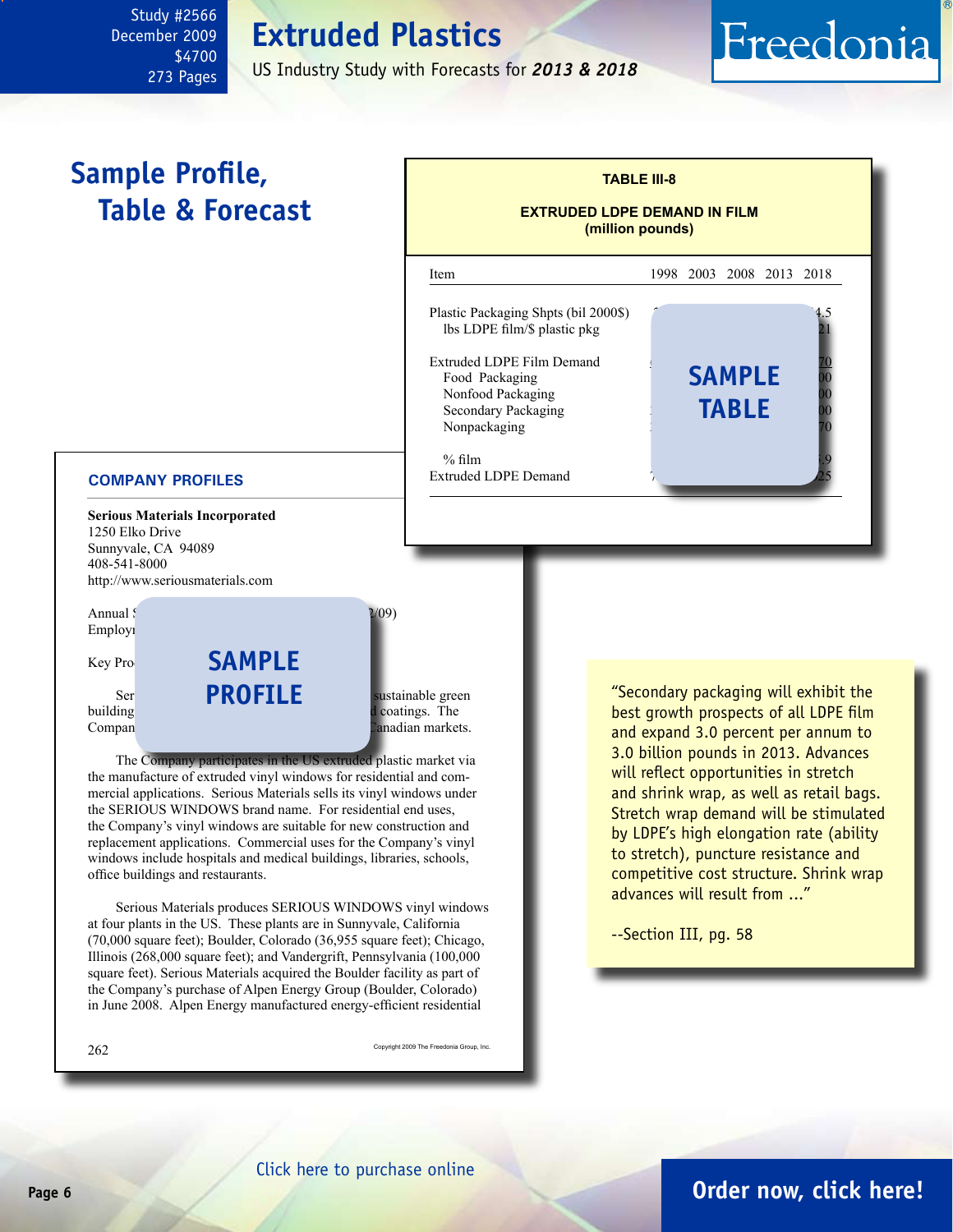# <span id="page-6-0"></span>**ORDER INFORMATION**

**Five Convenient Ways to Order**

INDUSTRY MARKET RESEARCH FOR BUSINESS LEADERS, STRATEGISTS, DECISION MAKERS

# Freedonia

**ONLINE: [www.freedoniagroup.com](http://www.freedoniagroup.com/DocumentDetails.aspx?Referrerid=FM-Bro&StudyID=2566)**

**MAIL: Print out and complete the order form and send to The Freedonia Group (see address at the bottom of this form)**

**PHONE: Call toll free, 800.927.5900 (US) or +1 440.684.9600**

**FAX: +1 440.646.0484 (US)**

**EMAIL: [info@freedoniagroup.com](mailto:info@freedoniagroup.com)**

#### **Free Handling & Shipping**

**There is NO charge for handling or UPS shipping in the US. Expect delivery in 3 to 5 business days. Outside the US, Freedonia provides free airmail service. Express delivery is available at cost.**

#### **Orders Outside of the US**

**Checks must be made payable in US funds, drawn against a US bank and mailed directly to The Freedonia Group. For wire transfers please contact our customer service department at info@ freedoniagroup.com. Credit cards accepted.**

#### **Credit Card Orders**

**For convenience, Freedonia accepts American Express, MasterCard or Visa. Credit card purchases must include account number, expiration date and authorized signature.**

#### **Save 15%**

**If you order three (3) different titles at the same time, you can receive a 15% discount. If your order is accompanied by a check or wire transfer, you may take a 5% cash discount (discounts do not apply to Corporate Use Licenses).**

#### **Corporate Use License**

**Now every decision maker in your organization can act on the key intelligence found in all Freedonia studies. For an additional \$2600, companies receive unlimited use of an electronic version (PDF) of the study. Place it on your intranet, e-mail it to coworkers around the world, or print it as many times as you like,** 

#### [Click here to learn more about](http://www.freedoniagroup.com/pdf/FreedoniaCULBro.pdf)  [the Corporate Use License](http://www.freedoniagroup.com/pdf/FreedoniaCULBro.pdf)

| <b>ORDER FORM</b><br><b>F-WEB.2566</b>                                                                                                                                                                                         |                                                                                                                                                                                                                                     |
|--------------------------------------------------------------------------------------------------------------------------------------------------------------------------------------------------------------------------------|-------------------------------------------------------------------------------------------------------------------------------------------------------------------------------------------------------------------------------------|
|                                                                                                                                                                                                                                |                                                                                                                                                                                                                                     |
|                                                                                                                                                                                                                                |                                                                                                                                                                                                                                     |
|                                                                                                                                                                                                                                |                                                                                                                                                                                                                                     |
| $+$ \$2600<br>Corporate Use License (add to study price) *                                                                                                                                                                     |                                                                                                                                                                                                                                     |
| Additional Print Copies @ \$600 each *                                                                                                                                                                                         |                                                                                                                                                                                                                                     |
| Total (including selected option) \$                                                                                                                                                                                           |                                                                                                                                                                                                                                     |
| □ Enclosed is my check (5% discount) drawn on a US bank and payable to<br>The Freedonia Group, Inc., in US funds (Ohio residents add 7.75% sales tax)                                                                          | Street <u>(No PO Box please)</u>                                                                                                                                                                                                    |
|                                                                                                                                                                                                                                |                                                                                                                                                                                                                                     |
| □ Bill my company □ American Express □ MasterCard □ Visa                                                                                                                                                                       |                                                                                                                                                                                                                                     |
| MМ<br>YY                                                                                                                                                                                                                       | Country <u>example</u> and the control of the control of the control of the control of the control of the control of the control of the control of the control of the control of the control of the control of the control of the c |
| <b>Expiration</b><br>Credit Card #                                                                                                                                                                                             |                                                                                                                                                                                                                                     |
| Signature experience and the state of the state of the state of the state of the state of the state of the state of the state of the state of the state of the state of the state of the state of the state of the state of th |                                                                                                                                                                                                                                     |

**\* Please check appropriate option and sign below to order an electronic version of the study.**

#### **Corporate Use License Agreement**

**The above captioned study may be stored on the company's intranet or shared directory, available to company employees. Copies of the study may be made, but the undersigned represents that distribution of the study will be limited to employees of the company.**

#### **Individual Use License Agreement**

**The undersigned hereby represents that the above captioned study will be used by only \_\_\_ individual(s) who are employees of the company and that the study will not be loaded on a network for multiple users. In the event that usage of the study changes, the Company will promptly notify Freedonia of such change and will pay to Freedonia the appropriate fee based on Freedonia's standard fee schedule then in effect. Note: Entire company corporate use license, add \$2600; one additional user, add \$600; two additional users, add \$1200; three additional users, add \$1800.**

**Signature Signature**

**The Freedonia Group, Inc. 767 Beta Drive • Cleveland, OH • 44143-2326 • USA • [Web site: www.freedoniagroup.com](http://www.freedoniagroup.com/Home.aspx?ReferrerId=FM-Bro) Tel US: 800.927.5900 or +1 440.684.9600 • Fax: +1 440.646.0484 • [e-mail: info@freedoniagroup.com](mailto:info@freedoniagroup.com)**